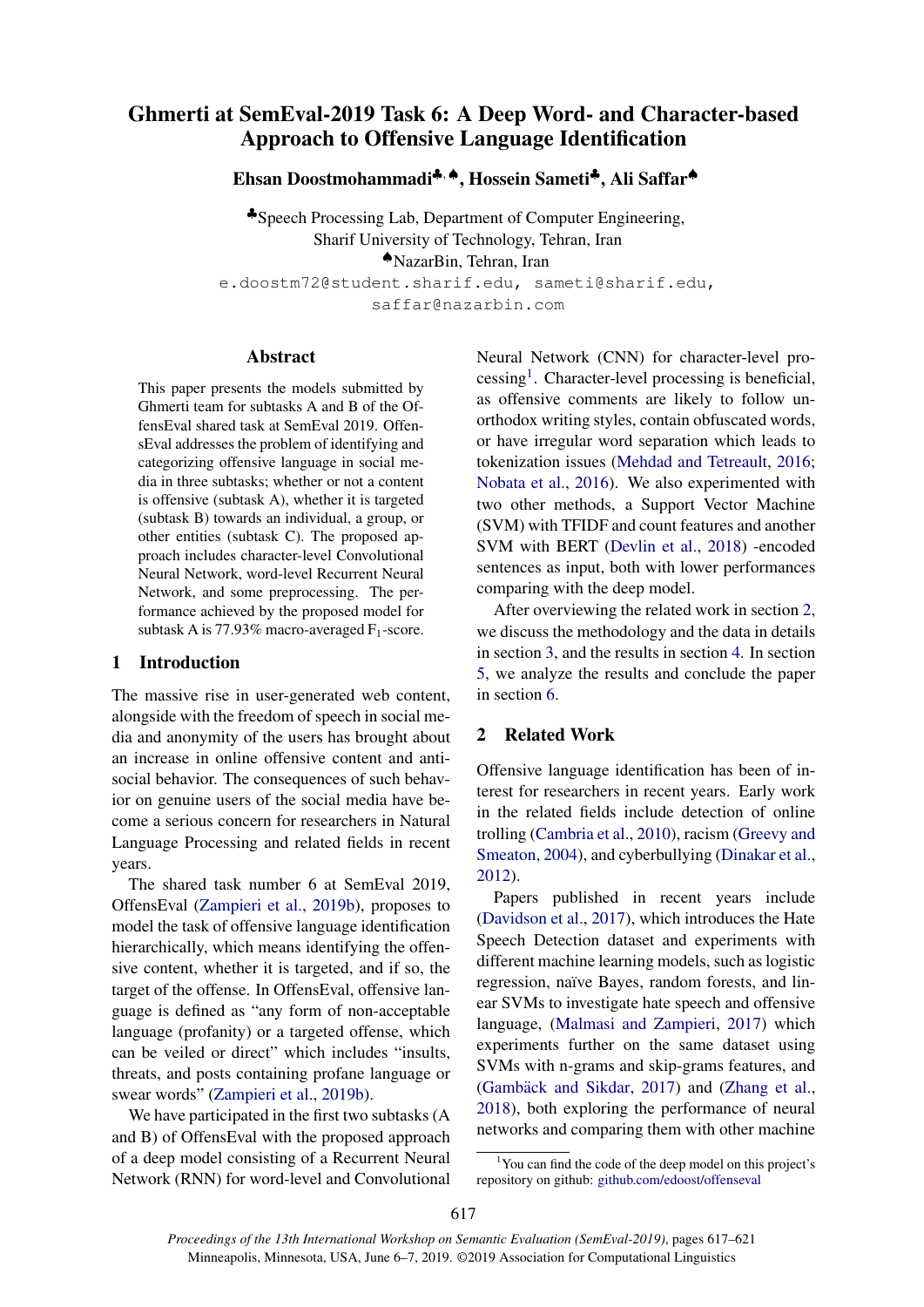learning approaches. Also, there has been published a couple of surveys covering various work addressing the identification of abusive, toxic, and offensive language, hate speech, etc., and their methodology including [\(Schmidt and Wiegand,](#page-4-11) [2017\)](#page-4-11) and [\(Fortuna and Nunes,](#page-4-12) [2018\)](#page-4-12).

Additionally, there were several workshops and shared tasks on offensive language identification and related problems, including TA-COS<sup>[2](#page-1-1)</sup>, Abu-sive Language Online<sup>[3](#page-1-2)</sup>, and  $TRAC<sup>4</sup>(Kumar et al.,$  $TRAC<sup>4</sup>(Kumar et al.,$  $TRAC<sup>4</sup>(Kumar et al.,$  $TRAC<sup>4</sup>(Kumar et al.,$ [2018\)](#page-4-13), and GermEval [\(Wiegand et al.,](#page-4-14) [2018\)](#page-4-14), which shows the significance of the problem.

# <span id="page-1-0"></span>3 Methodology and Data

The methodology used for both subtask A, offensive language identification, and subtask B, automatic categorization of offense types, consists of a preprocessing phase and a deep classification phase. We first introduce the preprocessing phase, then elaborate on the classification phase.

## 3.1 Preprocessing

The preprocessing phase consists of (1) replacing obfuscated offensive words with their correct form and (2) tweet tokenization using NLTK tweet tokenizer [\(Bird et al.,](#page-3-2) [2009\)](#page-3-2). In social media, some words are distorted in a way to escape the offense detection systems or to reduce the impertinence. For instance, 'asshole' may be written as 'a\$\$hole', 'a\$sh0le', 'a\*\*hole', etc. Having a list of English offensive words, we can create a list containing most of the possible permutations. Using such a list will ease the job for the classifier and searching in it is computationally cheap. Furthermore, replacing contractions, e.g. 'I'm' with 'I am', and replacing common social media abbreviations, e.g. 'w/' with 'with', were not helpful and were not used to train the final model.

#### <span id="page-1-5"></span>3.2 Deep Classifier

Given a tweet, we want to know if its offensive or not (subtask A), and if the offense is targeted (subtask B). Regarding that both subtasks are problems of binary classification, we used one architecture to tackle both. To define the problem, if we have a tweet x, we want to predict the label  $y$ , OFF or NOT in subtask A, and TIN or UNT in subtask

B. Two representations are therefore created for each input x:

- 1.  $x_c$  which is the indexed representation of the tweet based on its characters padded to the length of the longest word in the corpus. The indices include 256 of the most common characters, plus 0 for padding and 1 for unknown characters.
- 2.  $x_w$  which is the embeddings of the words in the input tweet based on FastText's 600Btoken common crawl model [\(Mikolov et al.,](#page-4-15) [2018\)](#page-4-15).

Then,  $x_c$  is fed into an embedding layer with output size of 32 and a CNN layer after that.  $x_c$ is then concatenated with  $x_w$  and both are fed to a unidirectional RNN with LSTM cell of size 256, the output of which is the input to two consecutive fully-connected layers that map their input to an  $\mathbb{R}^{128}$  and an  $\mathbb{R}^2$  space, respectively. We also applied dropout of keeping rate 0.5 on CNN's output,  $x_w$ , RNN's output, and the first fully-connected layer's output.

The CNN layer consists of four consecutive sub-layers:

- 1. CNN consisting of 64 filters with kernel size of 2, stride of 1, same padding and RELU activation;
- 2. max-pooling layer with pool size and stride of 2;
- 3. another CNN, same as the first one, but with 128 filters;
- 4. the same max-pooling again.

Finally, we used an AdamOptimizer [\(Kingma](#page-4-16) [and Ba,](#page-4-16) [2014\)](#page-4-16) with learning rate of 1e−3 and batch size of 32 to train the model.

#### <span id="page-1-4"></span>3.3 Baseline Methods

We used two baseline methods for subtask A:

- an SVM with 1- to 3-gram word TFIDF and 1- to 5-gram character count feutrue vectors as input;
- an SVM with BERT representations of the tweets (using average pooling [\(Xiao,](#page-4-17) [2018\)](#page-4-17)) as input using BERT-Large, Uncased model.

<span id="page-1-3"></span><span id="page-1-2"></span><span id="page-1-1"></span><sup>2</sup><http://ta-cos.org/> <sup>3</sup>[https://sites.google.com/site/](https://sites.google.com/site/abusivelanguageworkshop2017/) [abusivelanguageworkshop2017/](https://sites.google.com/site/abusivelanguageworkshop2017/) <sup>4</sup>[https://sites.google.com/view/trac1/](https://sites.google.com/view/trac1/home) [home](https://sites.google.com/view/trac1/home)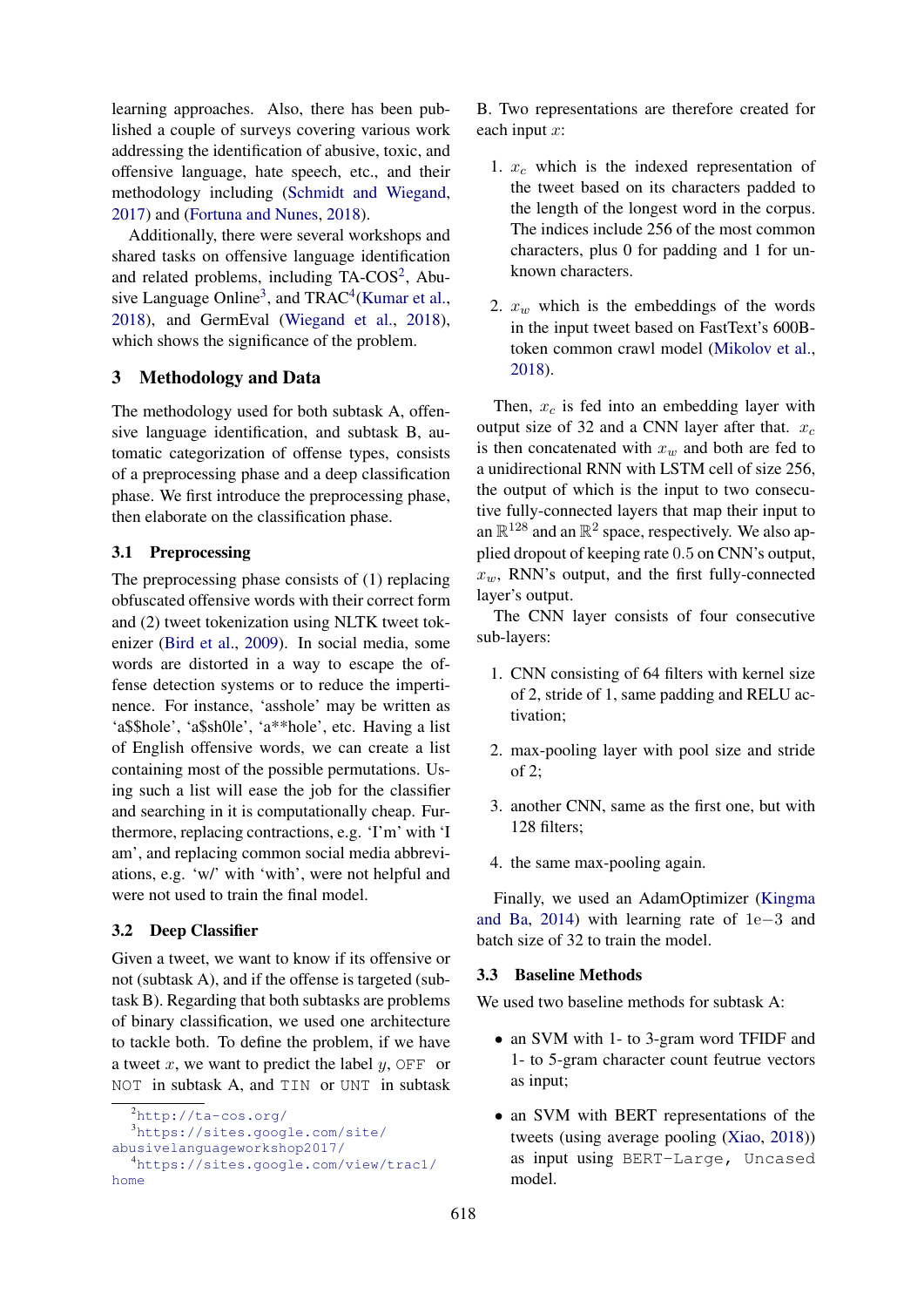The SVMs were trained for 15 epochs with stochastic gradient descent, hinge loss, alpha of 1e−6, elasticnet penalty, and random state of 5. The SVMs were implemented using Scikit-learn [\(Pedregosa et al.,](#page-4-18) [2011\)](#page-4-18).

#### <span id="page-2-1"></span>3.4 Data

The main dataset used to train the model is Offensive Language Identification Dataset (OLID) [Zampieri et al.](#page-4-19) [\(2019a\)](#page-4-19). The dataset is annotated hierarchically to identify offensive language (OF-Fensive or NOT), whether it is targeted (Targeted INsult or UNTargeted), and if so, its target (INDividual, GRouP, or OTHer). We divided the 13,240 samples in the training set into 12,000 samples for training and 1,240 samples for validation.

As neural networks require huge amount of training data, we tried adding more data from the dataset of the First Workshop on Trolling, Aggression, and Cyberbullying (TRAC-1) [\(Kumar et al.,](#page-4-13) [2018\)](#page-4-13) which was not helpful. However, adding the training data from Toxic Comment Classification Challenge on Kaggle [\(Conversation AI,](#page-4-20) [2017\)](#page-4-20) increased the macro-averaged  $F_1$ -score on the validation set by  $\sim$  2%. This data comprises tweets with positive and negative tags in six categories: toxic, severe\_toxic, obscene, threat, insult, identity hate. We only used toxic and severe toxic positive samples as OFF and the ones with no positive label in any category as NOT. None of the data from other categories, either positive or negative, were included in the additional training data. After that, we were left with 109,236 samples, most of which were labeled as NOT. To balance OFF and NOT samples, 84,626 of NOT samples were randomly removed. In the end, 12,305 OFF and 12,305 NOT samples were added to the training data.

#### <span id="page-2-0"></span>4 Results

Finally, we trained the baseline models in [3.3](#page-1-4) and the model described in [3.2](#page-1-5) using the combination of the OLID training data and the data from Toxic Comment Classification Challenge (which is de-scribed in [3.4\)](#page-2-1).

You can see the macro-averaged  $F_1$ -score and accuracy on the test set for the baseline scores provided by task organizers, baseline methods we used (on both training and validation data), and the deep classifier model (DeepModel) in table [1.](#page-2-2) DeepModel is trained on the training data (not including the validation data) and DeepModel+val on the combination of the training and validation data. The best performance is in bold.

<span id="page-2-2"></span>

| <b>System</b>    | Macro $F_1$ | <b>Accuracy</b> |
|------------------|-------------|-----------------|
| All NOT baseline | 0.4189      | 0.7209          |
| All OFF baseline | 0.2182      | 0.2790          |
| <b>SVM</b>       | 0.7452      | 0.8011          |
| <b>BERT-SVM</b>  | 0.7507      | 0.8011          |
| DeepModel        | 0.7788      | 0.8326          |
| DeepModel+val    | 0.7793      | 0.8337          |

Table 1: Results for subtask A

The best performance belongs to Deep-Model+val by a margin of more than 2.8 percent, with the best baseline performance, BERT-SVM. However, it should be mentioned that the results in the first two rows belong to a model trained only on OLID. You can see the confusion matrix for the best performance in figure [1.](#page-2-3)

<span id="page-2-3"></span>

Figure 1: The confusion matrix for DeepModel+val in subtask A

From the confusion matrix we can see that the performance of DeepModel+val on NOT is quite good, but not on OFF. You can see the detailed results of DeepModel+val in table [2.](#page-2-4)

<span id="page-2-4"></span>

|     | <b>Precision Recall <math>F_1</math>-score</b> |        |        |
|-----|------------------------------------------------|--------|--------|
| NOT | 0.8576                                         | 0.9226 | 0.8889 |
| OFF | 0.7513                                         | 0.6042 | 0.6697 |

Table 2: Detailed DeepModel+val results in subtask A

In subtask B, DeepModel+val outperformed the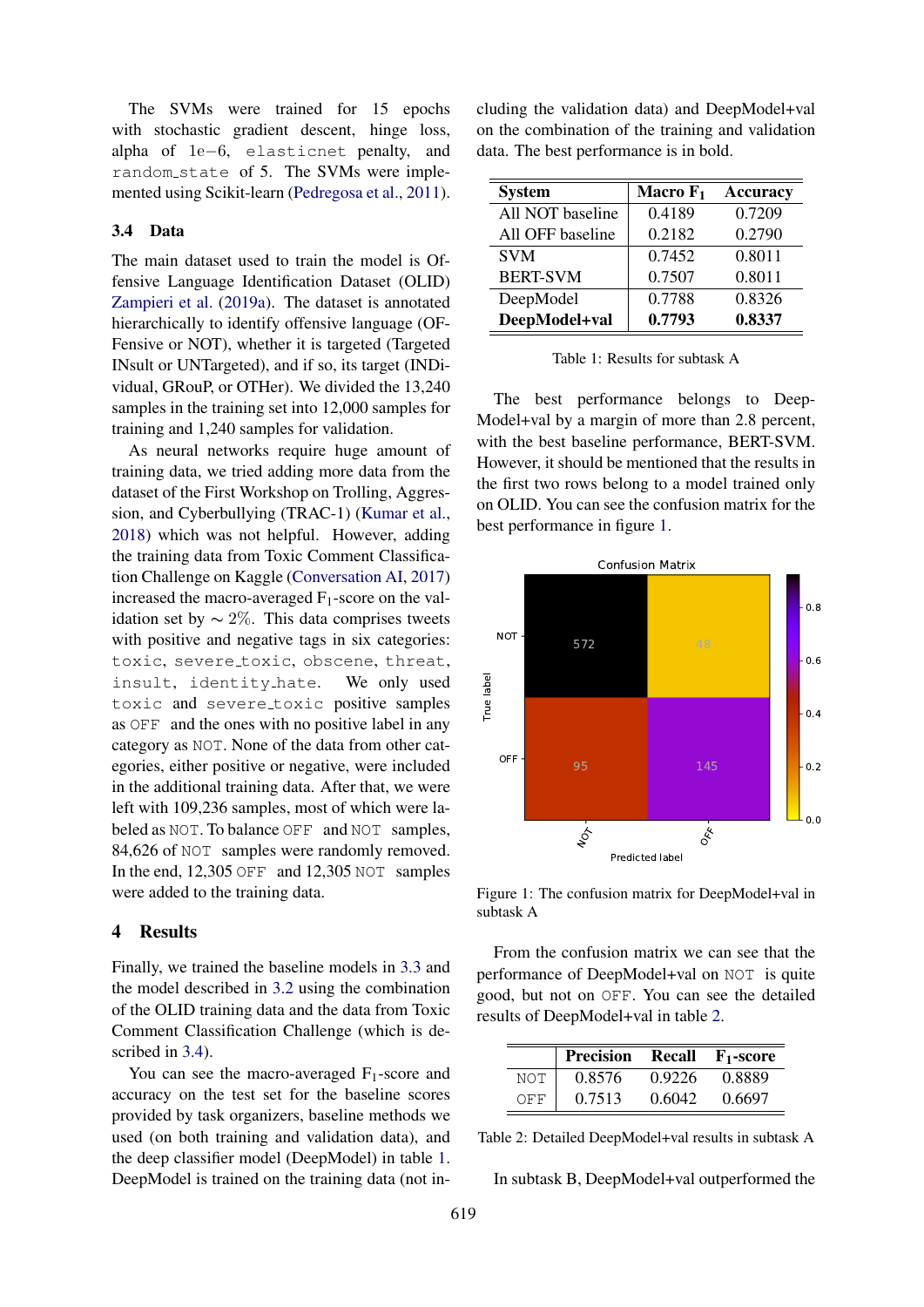<span id="page-3-3"></span>

| <b>System</b>    | Macro $F_1$ | <b>Accuracy</b> |
|------------------|-------------|-----------------|
| All TIN baseline | 0.4702      | 0.8875          |
| All UNT baseline | 0.1011      | 0.1125          |
| DeepModel        | 0.6065      | 0.8583          |
| DeepModel+val    | 0.6400      | 0.8875          |

baseline results by a large margin, like subtask A. The results for subtask B are presented in table [3.](#page-3-3)

#### Table 3: Results for subtask B

This time, adding the validation data made a considerable difference, as the training data for subtask B is fewer. You can see the confusion matrix for DeepModel+val in figure [2.](#page-3-4)

<span id="page-3-4"></span>

Figure 2: The confusion matrix for the DeepModel+val in subtask B

The confusion matrix shows that the performance of the model is good for TIN, but poor for UNT. Table [4](#page-3-5) shows the detailed results for Deep-Model+val in subtask B, which indicates that the imbalance is worse than subtask A and the poor performance on UNT is mainly due to low recall.

<span id="page-3-5"></span>

|            | <b>Precision</b> |        | <b>Recall F</b> <sub>1</sub> -score |
|------------|------------------|--------|-------------------------------------|
| TIN        | 0.9115           | 0.9671 | 0.9385                              |
| <b>UNT</b> | 0.5000           | 0.2593 | 0.3415                              |

Table 4: Detailed DeepModel+val results in subtask B

#### <span id="page-3-0"></span>5 Analysis

In subtask A, DeepModel+val outperformed the second best method, BERT-SVM, by 2.86% Macro  $F_1$ -score. BERT-SVM results, however,

were not much better than the SVM with TFIDF and count features, probably due the fact that the BERT model requires fine-tuning for more taskspecific representations.

The majority of DeepModel+val's errors are in OFF class and can be categorized into (1) sarcasm: the model is unable to detect sarcastic language which is even difficult for humans to detect; (2) emotion: discerning emotions, such as anger, seems to be a challenge for the model; (3) ethnic and racial slurs, etc. Solving these problems require a more comprehensive knowledge of the context and the language, which was examined in works such as [\(Poria et al.,](#page-4-21) [2016\)](#page-4-21) and improved the results. However, experimenting with emotion embeddings in the current work was not helpful and did not appear in the final results. Being aware of the emotion of the text, personality of the author, and sentiment of the sentences is helpful to detect offensive language, as many offensive contents have an angry tone [\(ElSherief et al.,](#page-4-22) [2018\)](#page-4-22) or do not contain profane language [\(Malmasi and](#page-4-23) [Zampieri,](#page-4-23) [2018\)](#page-4-23). One can also make use of the benefits of BERT's context and sentence sequence awareness by fine-tuning it on the training data, which is computationally expensive and was not feasible for the authors of this paper.

#### <span id="page-3-1"></span>6 Conclusion

In this paper, we introduced Ghmerti team's approach to the problems of 'offensive language identification' and 'automatic categorization of offense type' in shared task 6 of SemEval 2019, OffensEval. In subtask A, the neural network-based model outperformed the other methods, including an SVM with word TFIDF and character count features and another SVM with BERT-encoded tweets as input. Furthermore, analysis of the results indicates that sarcastic language, inability to discern the emotions such as anger, and ethnic and racial slurs constitute a considerable portion of the errors. Such deficiencies demand larger training corpora and variety of other features, such as information on sarcasm, emotion, personality, etc.

### References

<span id="page-3-2"></span>Steven Bird, Ewan Klein, and Edward Loper. 2009. *Natural language processing with Python: analyzing text with the natural language toolkit*. " O'Reilly Media, Inc.".